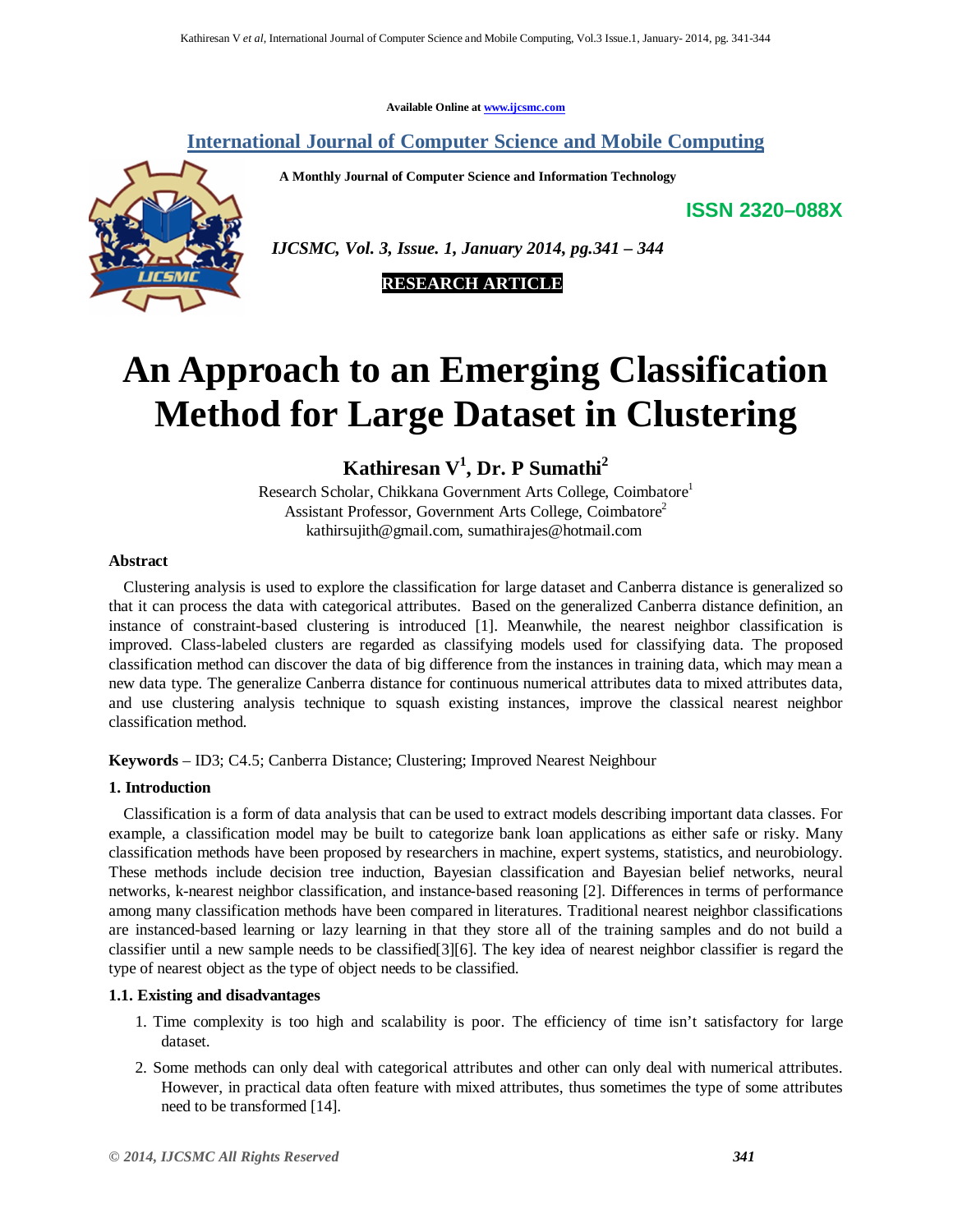3. In some fields, data may exist evolving phenomena, may appear new type with time, for example, in the field of intrusion detection, type of attack may increase by degrees.[4]

#### **1.2. Proposed System**

 Clustering is a process of partitioning data into groups of similar objects, and an unsupervised learning process of hidden data. The goal of clustering is that the intra-cluster similarity is maximized while the inter-cluster similarity is minimized [5].A new classification method, which is composed of two stages: training model and detecting model. We set up model by constraint-based clustering algorithm and classify data by INN (Improved Nearest Neighbor) method.

## **2. Modules**

## **2.1. Canberra Distance**

Distance (similarity) measure is the basis of clustering analysis, and will influence the quality of clustering. Canberra distance for numerical attributes data has two good characteristics, it isn't infected by measurement unit and it is robust to missing data. suppose that dataset D is featured by m attributes ( C m categorical and N m continuous) where i D is the i-th attribute. For the sake of simplicity, set categorical attributes before continuous attributes [7]. To reduce the infection of varied measurement units, it is necessary to standardize numerical attributes.

#### **2.2. Training Model**

The training model presents a constraint-based clustering algorithm and use the least distance principle to divide dataset into hyper spheres with almost the same radius, each hyper sphere consists of only one type objects, finally, the clusters with class-labeled are regarded as classification models.

#### **2.3. Detecting Model**

We improve the nearest neighbor classification method and classify data according to the same idea of training model, obtain an improved nearest neighbor (INN) method.[8] INN considers not only the candidate classified object and its nearest neighbor in model, but also the size of distance between them.

## **2.4. Time Complexity**

Training model processing, the clustering algorithm scans training dataset one pass.[9][10] The time complexity of the clustering, the first step of setting up model, depend on the size of training set (N1), the number of attributes (m), the number of the CSIs and the size of every CSI. To simplify the analysis, we assume the final number of the clusters is k, categorical attribute i D possess of distinct values i n. In the worst case, we can get that the clustering algorithm has time complexity [11].

#### **3. Experimental Result**

A comprehensive performance study is conducted to evaluate our algorithm. We test our algorithm on some reallife datasets (Wisconsin Breast Cancer dataset, Thyroid-Gland dataset, KDDCUP99 dataset) obtained from the UCI Machine Learning Repository, and demonstrate the effectiveness of our method against other algorithms. In this paper, we use detection rate (DR) to measure performance of classification method. The detection rate is defined as the ratio of the right classified records to the total records.

## **3.1 Medical Diagnosis Datasets**

We choose 2 medical diagnosis datasets: Wisconsin Breast Cancer and Thyroid-Gland, and use holdout method to evaluate classifier accuracy. The Wisconsin Breast Cancer (WBC) dataset has 699 records with 9 numerical attributes. Each record is labeled as benign (458 records) or malignant (241 records). We randomly partition WBC into two independent sets, a training set (contain 60% records) and a testing set. The Thyroid-Gland (TG) dataset is the UCI ann-train dataset contributed by R.Werner. The problem is to determine whether or not a patient is hyperthyroid. There are three classes (normal, hyper function, and subnormal functioning), six numerical attributes, and fifteen binary attributes[12]. The training set consists of 3772 records and the test set has 3428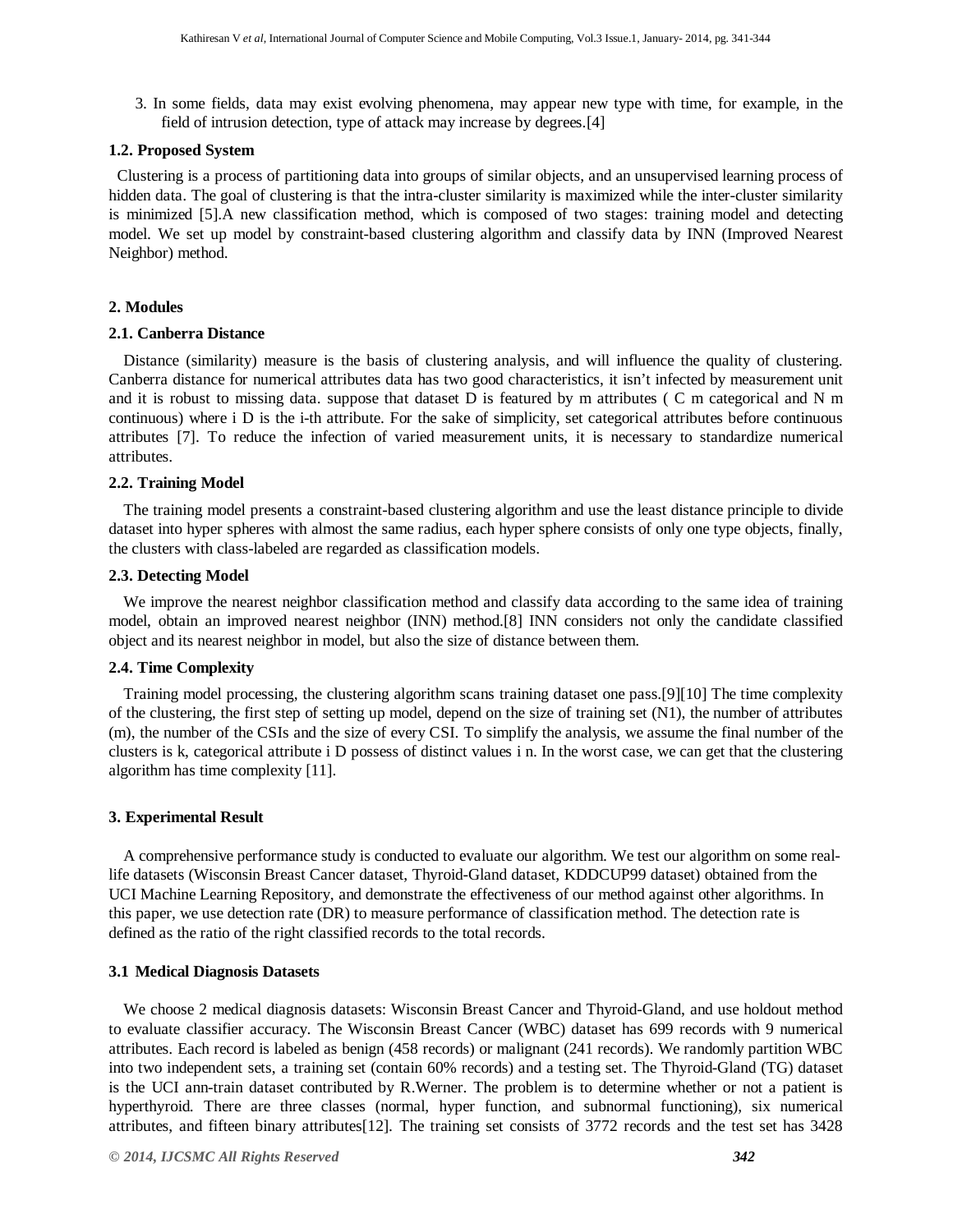records. The error rates are estimated from the test set. Table 1 shows the performance comparison among our method and LDA algorithm, MLP algorithm, C4.5 algorithm in terms of average detection rate. From the experimental results, we can see that our method outperforms the three algorithms on Wisconsin Breast Cancer dataset and is not as good as MLP algorithm and C4.5 algorithm on Thyroid-Gland dataset.

| <b>Dataset</b> | Our    | LDA    | MLP    | C <sub>4.5</sub> |
|----------------|--------|--------|--------|------------------|
|                | Method |        |        |                  |
| WBC.           | 97.54% | 95.61% | 95.92% | 95.57%           |
| TG             | 97.68% | 95.83% | 97.85% | 99.64%           |

Table 1. The contrast results for different classification algorithm

The experimental results on dataset KDDCUP99 show that our method can detect the unknown types which don't exist in training dataset, this special property is important to discover new behavior type for detecting new attack. W. Schiffmann compare performance among 16 optimized back propagation algorithms for neural networks on Thyroid-Gland dataset, the detection rate is between 93.84% and 98.48%, and the average detection rate is 96.43% .Our method is not as good as the best results, but outperforms a majority of the algorithms The presented method has good time performance, the running time for training model and testing model on Wisconsin Breast Cancer dataset are less than 1 second, and the running time for training model and testing model on Thyroid-Gland dataset are respective 13 seconds and 8 seconds.

# **3.2. KDDCUP99 Data Set**

KDDCUP99 dataset contains around 4,900,000 simulated network records with 41 attributes (34 continuous attributes and 7 categorical attributes). These records fell in normal or one of the following four categories attack: DOS, R2L, U2R, and PROBE. It seems that the whole dataset is too large. However, generally, only 10% subset is used to evaluate the algorithm performance. We randomly divide the 10% subset into ten subsets P1~P10 and use 10-fold cross-validation to estimate classifier accuracy [13]. The experimental results show that in terms of detection rate our method is superior to Elkan's method for attack and is little inferior to Elkan's method for normal. The average time for training model and detecting model are respectively 1590 seconds and 320 seconds, our classification method is effective for large dataset.

# **4. Conclusion**

In this paper, we investigate the issue of classifying large dataset. First we generalize Canberra distance to mixed attributes data and present a constrained clustering algorithm. We regard the clustering results as classification models, meanwhile improve the nearest neighbor classification method, the INN can discover the data with big difference from the instances in training data, which may mean a new data type. The proposed classification method poses nearly linear time complexity applicable to large dataset. The experimental results demonstrate that our method is promising. By assuming the final number of clusters is k, the number of clusters is formed based on the k value. So, that the data may appear and store in the defined number of classes.

# **5. Acknowledgement**

First, I would like to thank Almighty for His blessings towards the successful completion of this paper. I would like to extend my thanks to my Research Guide Dr.P Sumathi, Assistant Professor, Dept. of Computer Science, Government Arts College, Coimbatore for her valuable assistance, help and guidance during the research process. I also would like to extend my gratitude to my family for their moral support and co-operation.

# **REFERENCES**

[1] Guido Bologna. A Study on Rule Extraction from Neural Networks Applied to Medical Databases. The 4th European Conference on Principles and Practice of Knowledge Discovery (PKDD2000), Lyon, France, Sept 2000.